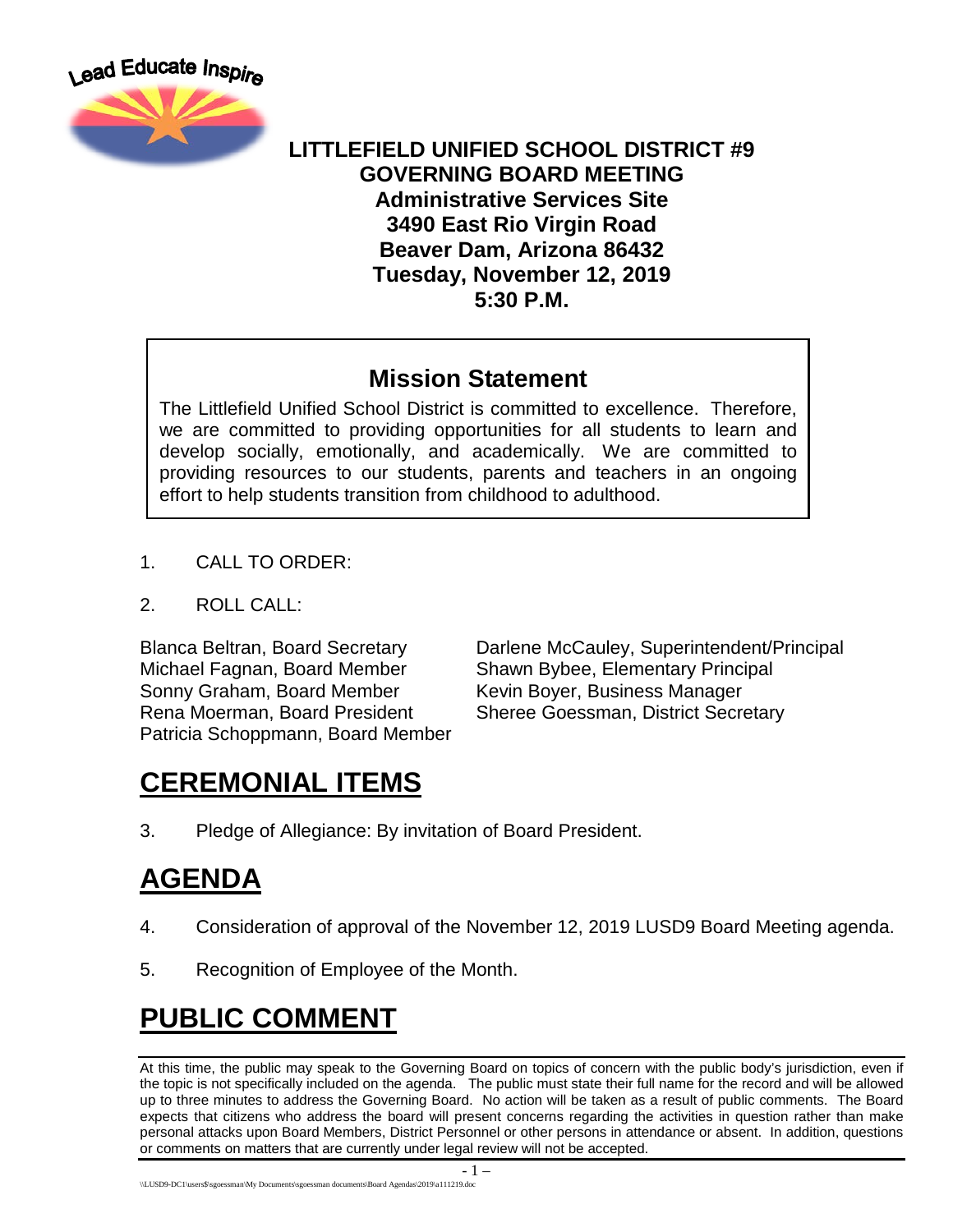

6. Public Comment.

# **INFORMATION AND DISCUSSION:**

- 7. Mr. Boyer, Business Manager.
	- a. Student Activity Account Balance.
	- b. Budget Update
	- c. Food Service Financial.
	- d. Other
- 8. Mr. Bybee, Elementary Principal.
	- a. School Update
	- b. Other

#### 9. Mrs. McCauley, Superintendent/Principal

- a. Upcoming Dates:
	- 1. 11/12/19 Academic Olympics (Alamo)
	- 2. 11/13/19 FAFSA Night 6-8 p.m.
	- 3. 11/15/19 Sadie Dance
	- 4. 11/18/19 Academic Olympics (Tonopah)
	- 5. 11/18/19 11/19/19 Rob Robertson @ both schools
	- 6. 11/19/19 Academic Olympics (Eureka)
	- 7. 11/20/19 Book Mobile
	- 8. 11/25/19 Academic Olympics (Eureka) State Tourn.
	- 9. 11/26/19 Turkey Bowl
	- 10.11/26/19 Pop Run (Elementary)
	- 11.11/27/18-11/29/19 No School (Thanksgiving Break)
	- 12.
- b. Recognition
	- i. Dixie Elks
	- ii. VFW
	- iii. Project Get Smart
	- iv. Mesquite Rotary
- c. BD sign update.
- d. Other
- 10. Board Reports.
	- a. Other
- 11. Update on Old Littlefield School.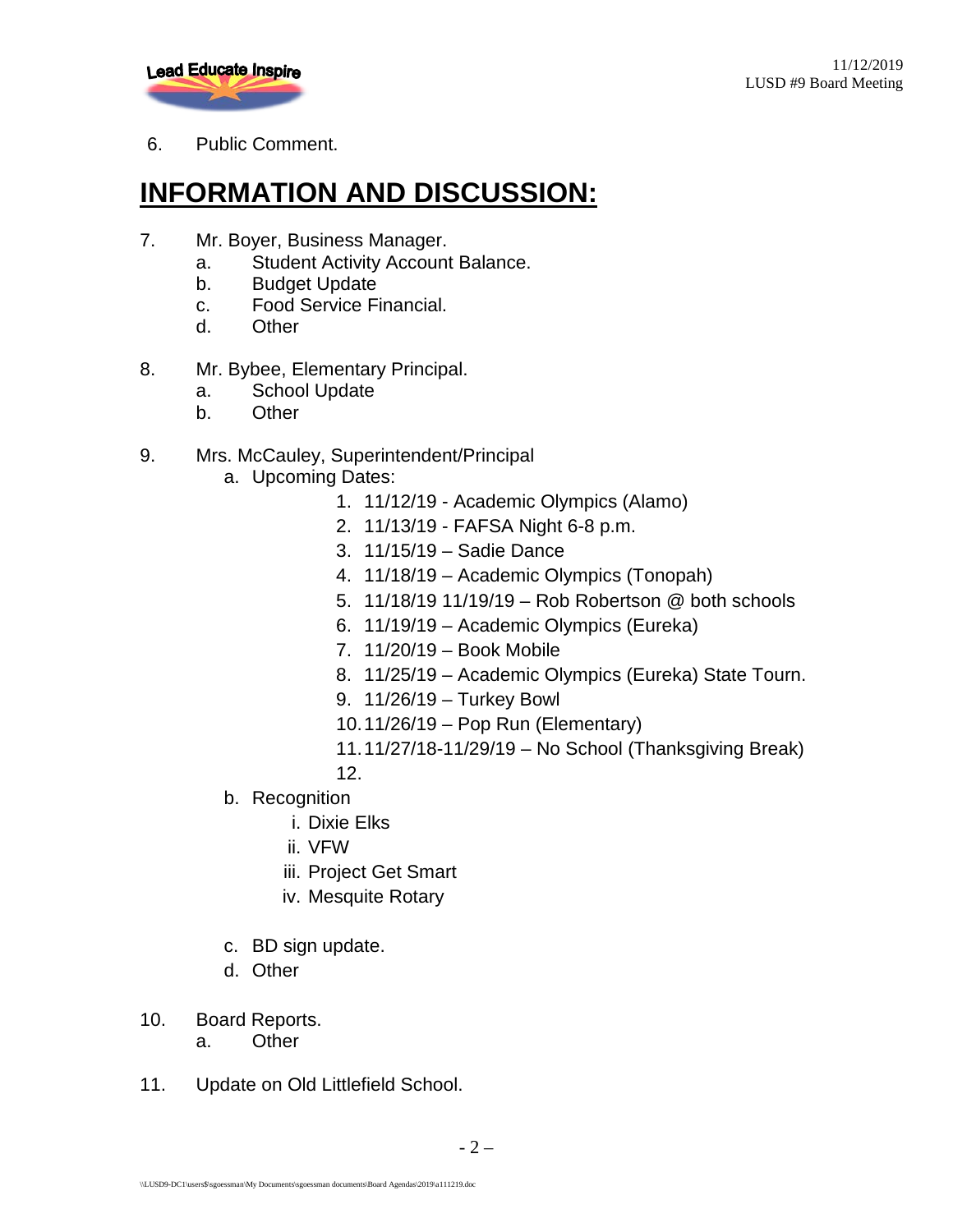

#### Approval of Routine Orders of Business. Documentation concerning the matters on the Consent Agenda may be reviewed at the Littlefield Unified School District Office, located at 3490 East Rio Virgin Road, Beaver Dam, Arizona. Any Board Member may request an item be pulled off the agenda for further discussion.

- 12. Consideration of approval of the October 8, 2019 Regular Meeting Minutes.
- 13. Consideration of approval of Vouchers:
	- a. LUSD9 Payroll Vouchers: 08/2008, 09/2009, and 10/2010.
	- b. LUSD9 Vouchers: 1008 and 1009.
	- c. Stipends Paid
		- i. Shawn Bybee \$200

(Members of the public may view the content of the vouchers 24 hours prior to the board meeting in the district office.)

14. Consideration of approval of FY 2019/2020 Certified and Classified Personnel per the attached list, including the following:

| <b>Name</b>       | <b>Position</b>            | <b>Effective</b><br>Date |
|-------------------|----------------------------|--------------------------|
| Christensen, Ryan | Custodian                  | 10/15/2019               |
| Zaldana, Sonia    | <b>Food Service Worker</b> | 10/21/2019               |

15. Consideration of approval of FY 2019/2020 Certified and Classified Substitutes and Coaches per the attached list, including the following:

| <b>Name</b>                 | <b>Position</b>              | <b>Effective</b><br>Date |
|-----------------------------|------------------------------|--------------------------|
| Avila, Ismael               | Substitute Custodian         | 08/12/2019               |
| Hernandez, Irania           | Asst. Girls Basketball Coach | 11/01/2019               |
| <b>Villarreal, Emmanuel</b> | Substitute Custodian         | 10/15/2019               |

16. Consideration of the following staff resignations/terminations:

| <b>Name</b>               | <b>Position Location</b>   | Last       |
|---------------------------|----------------------------|------------|
| Avila, Emmanuel           | Custodian                  | 10/07/2019 |
| Avila, Ismael             | Substitute Custodian       | 09/27/2019 |
| Carillo-Medina, Florencio | <b>Food Service Worker</b> | 11/01/2019 |

17. Consideration of approval of \$200 professional development stipends for noncontractual days as approved by the Superintendent.

## **ACTION ITEMS AND/OR DISCUSSION**

18. Consideration of approval of Senior Trip to Catalina on May 15-17, 2019.